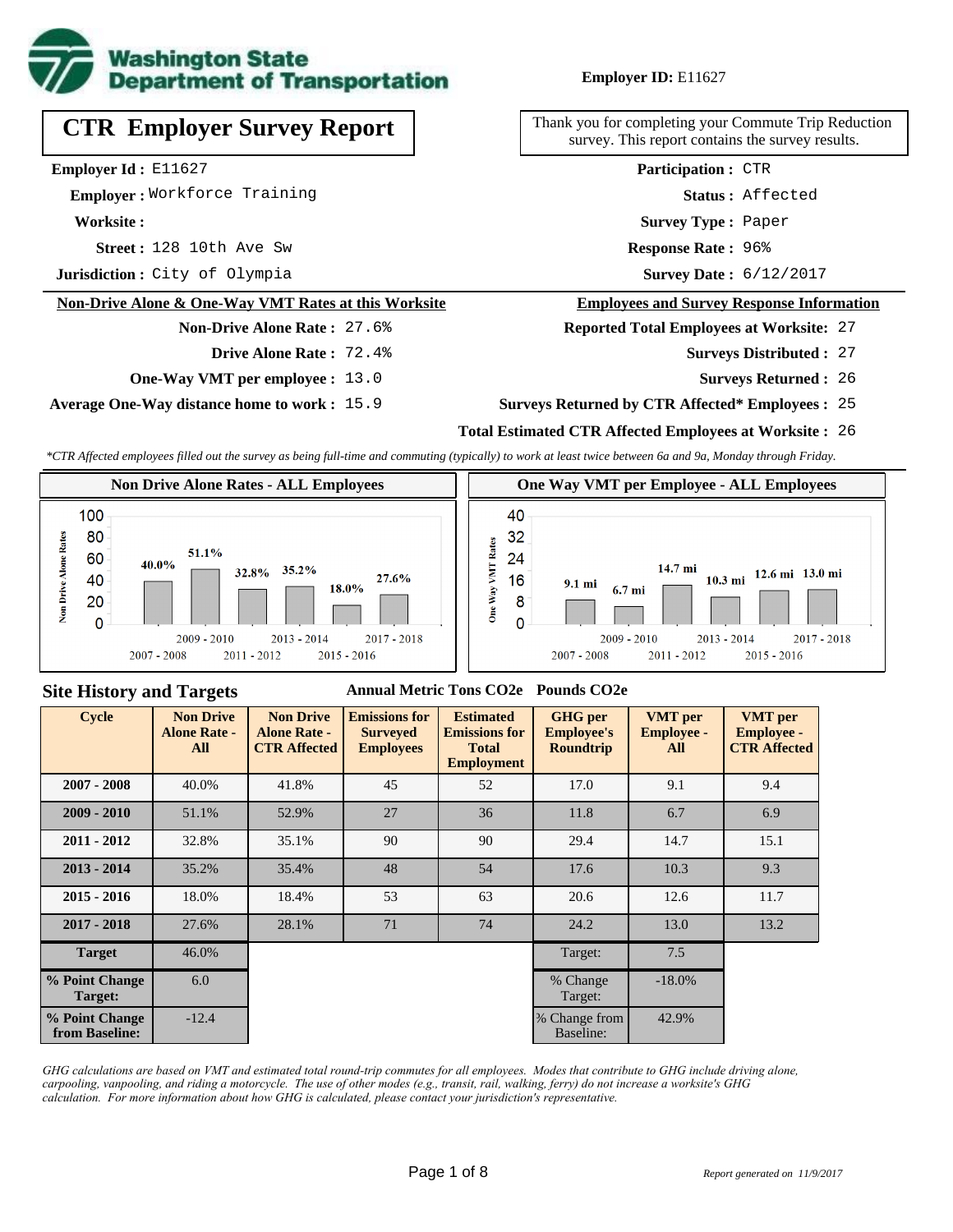# **Washington State<br>Department of Transportation**

### **Commute Trips By Mode - All Employees**

**Q.4: Last week, what type of transportation did you use each day to commute TO your usual work location? (Mode used for the longest distance.)**



*\* Motorcycle-1 is now included in Drive Alone and Motorcycle-2 is included in Carpool. Information about these trips is still available by request.*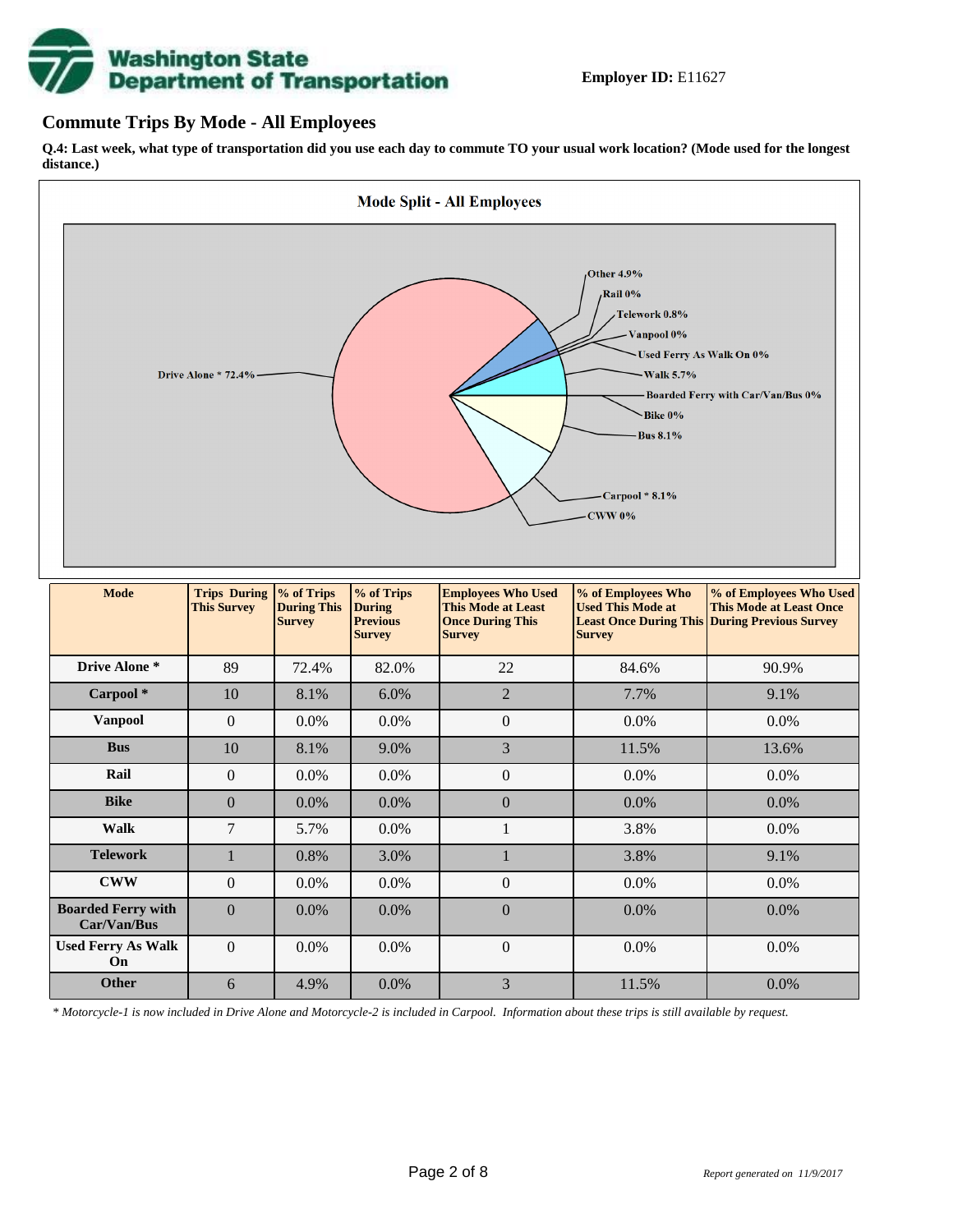

### **Commute Trips By Mode - Affected Employees**

**Q.4: Last week, what type of transportation did you use each day to commute TO your usual work location? (Mode used for the longest distance.)**



*\* Motorcycle-1 is now included in Drive Alone and Motorcycle-2 is included in Carpool. Information about these trips is still available by request.*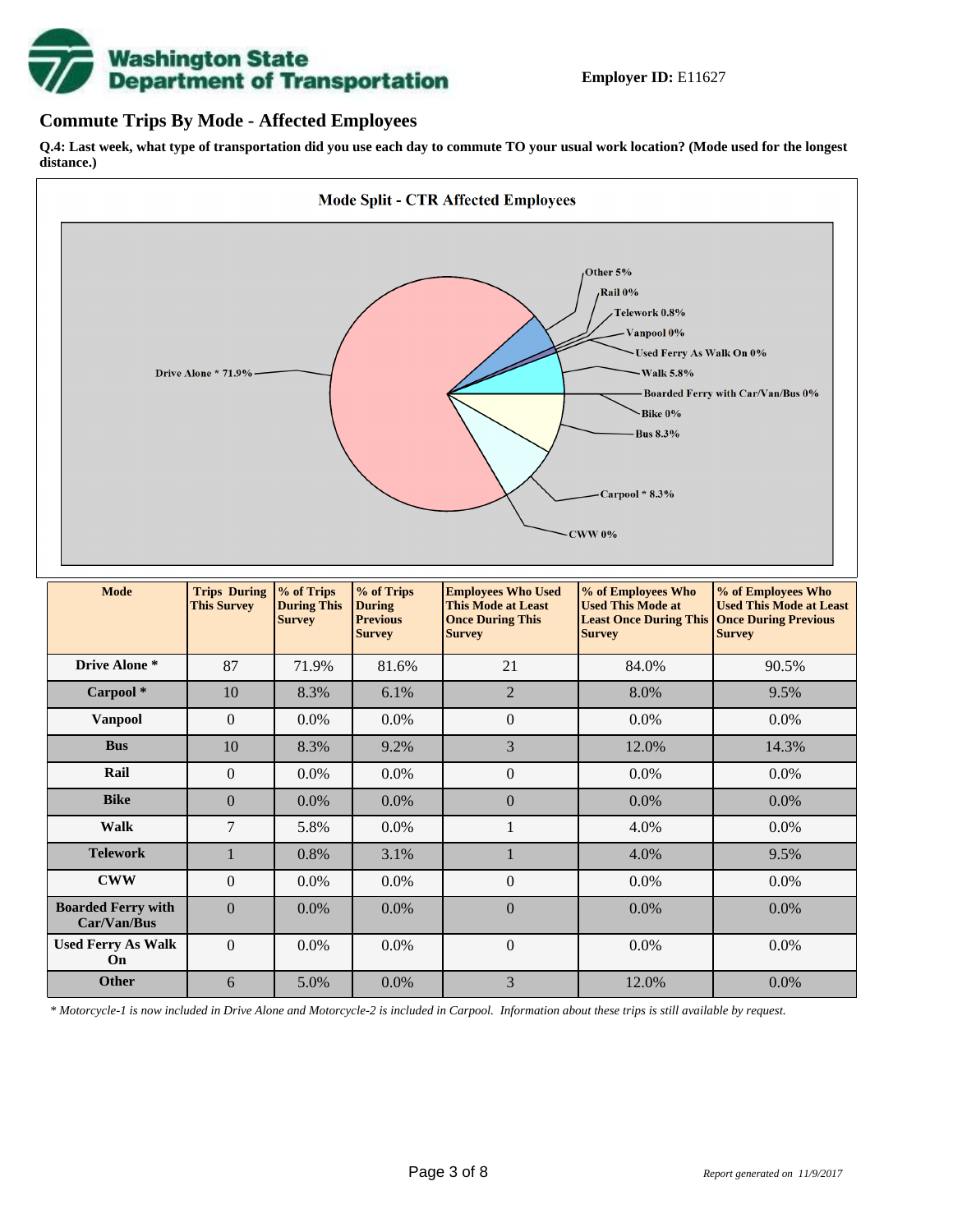

# **Alternative Modes - Number of Employees Who Used a Non-Drive Alone Mode:**

| <b>Non-Drive Alone</b><br><b>Number Of Days</b> | Exactly this $#$ of<br><b>Employees</b> | Exactly this % of<br><b>Employees</b> | At least # of<br><b>Employees</b> | At least % of<br>employees |  |  |
|-------------------------------------------------|-----------------------------------------|---------------------------------------|-----------------------------------|----------------------------|--|--|
| 0 Day                                           | 16                                      | 62%                                   | 26                                | 100%                       |  |  |
| 1 Days                                          |                                         | 4%                                    | 10                                | 38%                        |  |  |
| 2 Days                                          | 4                                       | 15%                                   | $\mathbf Q$                       | 35%                        |  |  |
| 3 Days                                          |                                         | 4%                                    | 5                                 | 19%                        |  |  |
| 4 Days                                          | $\theta$                                | 0%                                    | 4                                 | 15%                        |  |  |
| 5 Days                                          | 3                                       | 12%                                   | $\overline{4}$                    | 15%                        |  |  |
| <b>6 or More Days</b>                           |                                         | 4%                                    |                                   | 4%                         |  |  |

### **Count by Occupancy of Carpools and Vanpools**

**Q.5 If you used a carpool or vanpool as part of your commute, how many people (age 16 or older) are usually in the vehicle?**

| <b>Ridesharing Occupancy</b> | <b>Mode</b> | <b>Response Count</b> |
|------------------------------|-------------|-----------------------|
| $2*$                         | Carpool     | 10                    |
| 3                            | Carpool     | $\boldsymbol{0}$      |
| 4                            | Carpool     | $\boldsymbol{0}$      |
| 5                            | Carpool     | $\boldsymbol{0}$      |
| >5                           | Carpool     | $\overline{0}$        |
| $<$ 5                        | Vanpool     | $\overline{0}$        |
| 5                            | Vanpool     | $\boldsymbol{0}$      |
| 6                            | Vanpool     | $\boldsymbol{0}$      |
| 7                            | Vanpool     | $\boldsymbol{0}$      |
| 8                            | Vanpool     | $\boldsymbol{0}$      |
| 9                            | Vanpool     | $\boldsymbol{0}$      |
| 10                           | Vanpool     | $\overline{0}$        |
| 11                           | Vanpool     | $\overline{0}$        |
| 12                           | Vanpool     | $\boldsymbol{0}$      |
| 13                           | Vanpool     | $\boldsymbol{0}$      |
| 14                           | Vanpool     | $\overline{0}$        |
| >14                          | Vanpool     | $\boldsymbol{0}$      |

\* Motorcycle-2 counted with Carpool-2 for this table.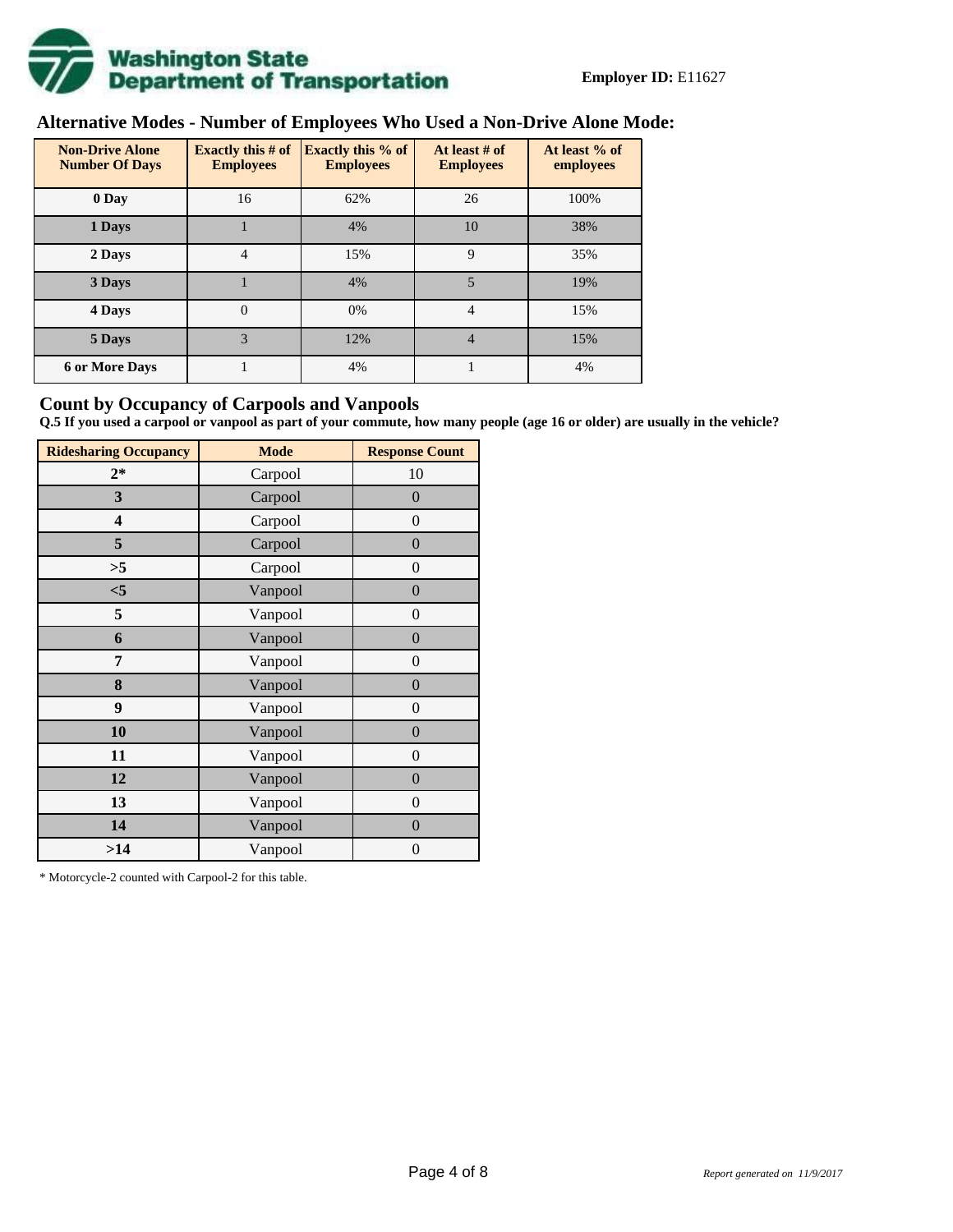

## **Reported Work Schedule - All Employees**

**Q.8 Which of the following best describes your work schedule?**

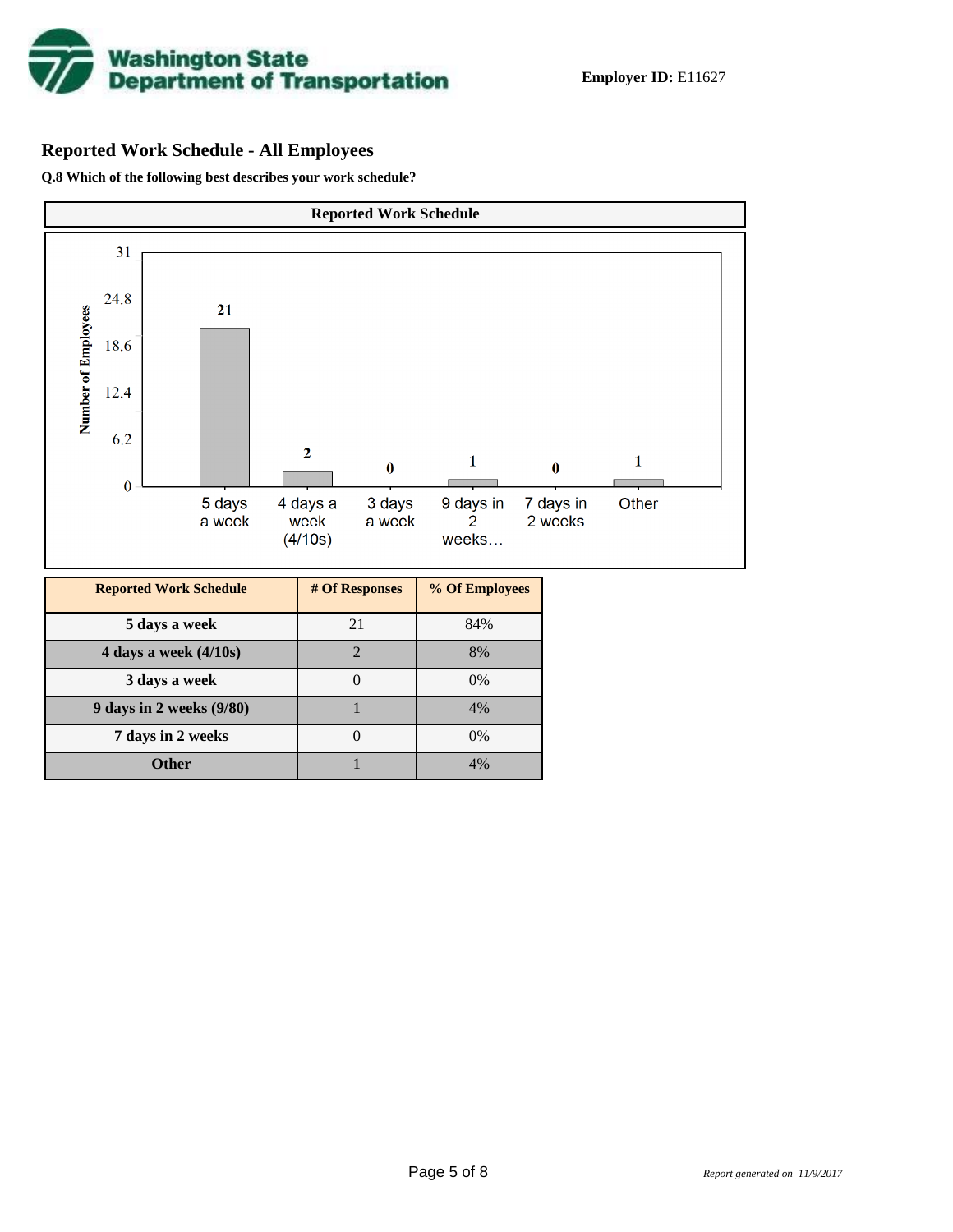

### **Parking and Telework**

**Q.9: On the most recent day that you drove alone to work, did you pay to park? (Mark "yes" if you paid that day, if you prepaid, if you are billed later, or if the cost of parking is deducted from your paycheck.)**



**Q.10: How many days do you typically telework?**

| <b>Telework Frequency</b>           | # of Responses | % of Responses |
|-------------------------------------|----------------|----------------|
| No Answer/Blank                     |                | 3.8%           |
| I don't telework                    | 8              | 30.8%          |
| Occasionally, on an as-needed basis | 15             | 57.7%          |
| 1-2 days/month                      | $\overline{2}$ | 7.7%           |
| 1 day/week                          |                | $0.0\%$        |
| 2 days/week                         |                | $0.0\%$        |
| 3 days/week                         |                | $0.0\%$        |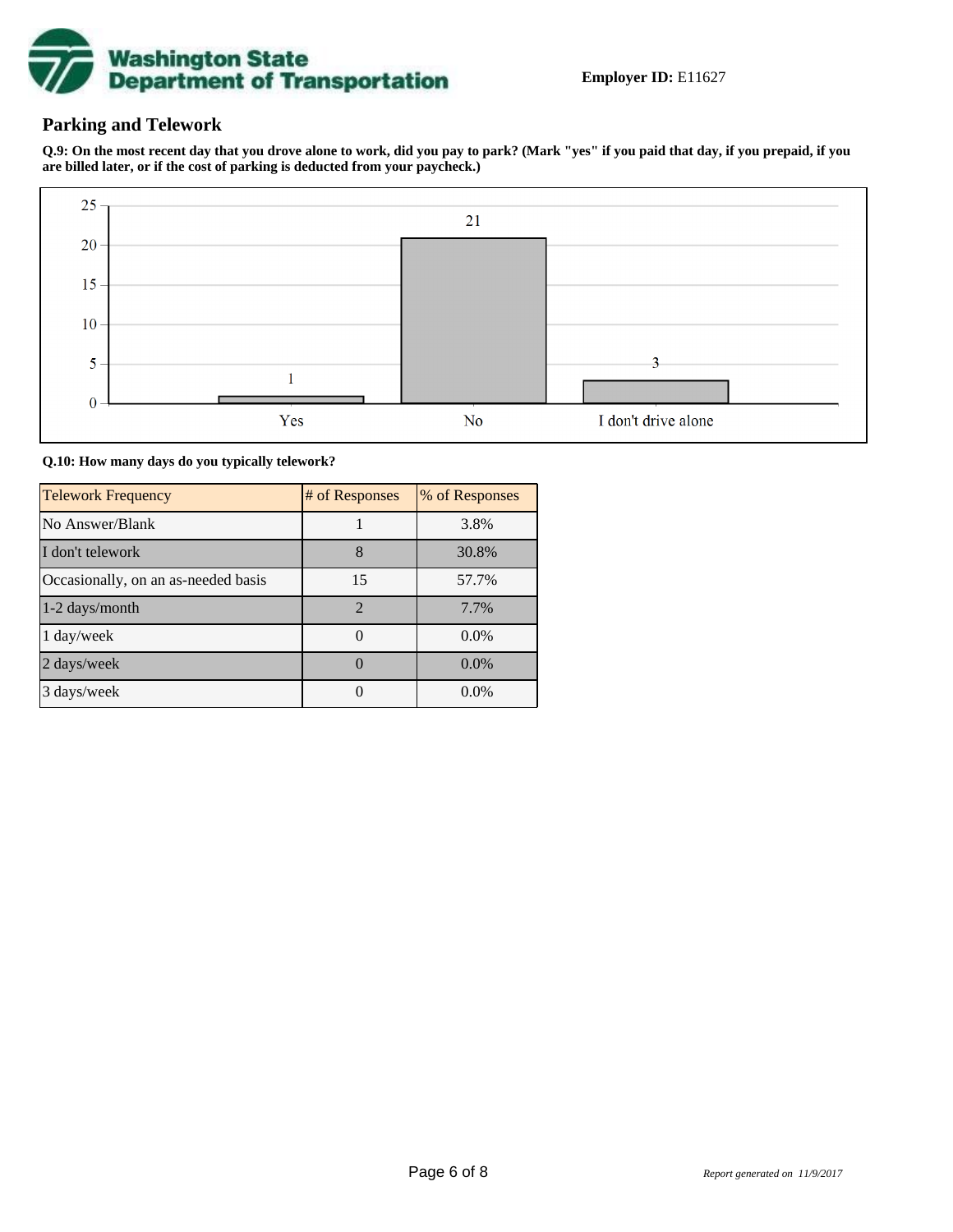

## **Reasons for driving alone to work/not driving alone to work**

**Q11. When you do not drive alone to work, what are the three most important reasons?**

| <b>Question Text</b>                                           | # of Responses | % of Responses |
|----------------------------------------------------------------|----------------|----------------|
| I have the option of teleworking                               | 9              | 18.8%          |
| Personal health or well-being                                  | $\overline{7}$ | 14.6%          |
| Free or subsidized bus, train, vanpool pass or fare benefit    | 6              | 12.5%          |
| Cost of parking or lack of parking                             | 6              | 12.5%          |
| To save money                                                  | $\overline{4}$ | 8.3%           |
| Driving myself is not an option                                | $\overline{4}$ | 8.3%           |
| Environmental and community benefits                           | $\overline{4}$ | 8.3%           |
| Other                                                          | $\overline{4}$ | 8.3%           |
| Emergency ride home is provided                                | $\mathfrak{D}$ | 4.2%           |
| Financial incentives for carpooling, bicycling or walking.     |                | 2.1%           |
| To save time using the HOV lane                                |                | 2.1%           |
| I receive a financial incentive for giving up my parking space | $\Omega$       | 0.0%           |
| Preferred/reserved carpool/vanpool parking is provided         | $\theta$       | $0.0\%$        |

#### **Q12. When you drive alone to work, what are the three most important reasons?**

| <b>Question Text</b>                                      | # of Responses | % of Responses |  |  |
|-----------------------------------------------------------|----------------|----------------|--|--|
| Riding the bus or train is inconvenient or takes too long | 17             | 27.9%          |  |  |
| Family care or similar obligations                        | 14             | 23.0%          |  |  |
| I like the convenience of having my car                   | 13             | 21.3%          |  |  |
| Other                                                     | 7              | 11.5%          |  |  |
| My commute distance is too short                          | 3              | 4.9%           |  |  |
| Bicycling or walking isn't safe                           | 3              | 4.9%           |  |  |
| I need more information on alternative modes              | $\mathfrak{D}$ | 3.3%           |  |  |
| My job requires me to use my car for work                 | $\mathcal{D}$  | 3.3%           |  |  |
| There isn't any secure or covered bicycle parking         | 0              | $0.0\%$        |  |  |